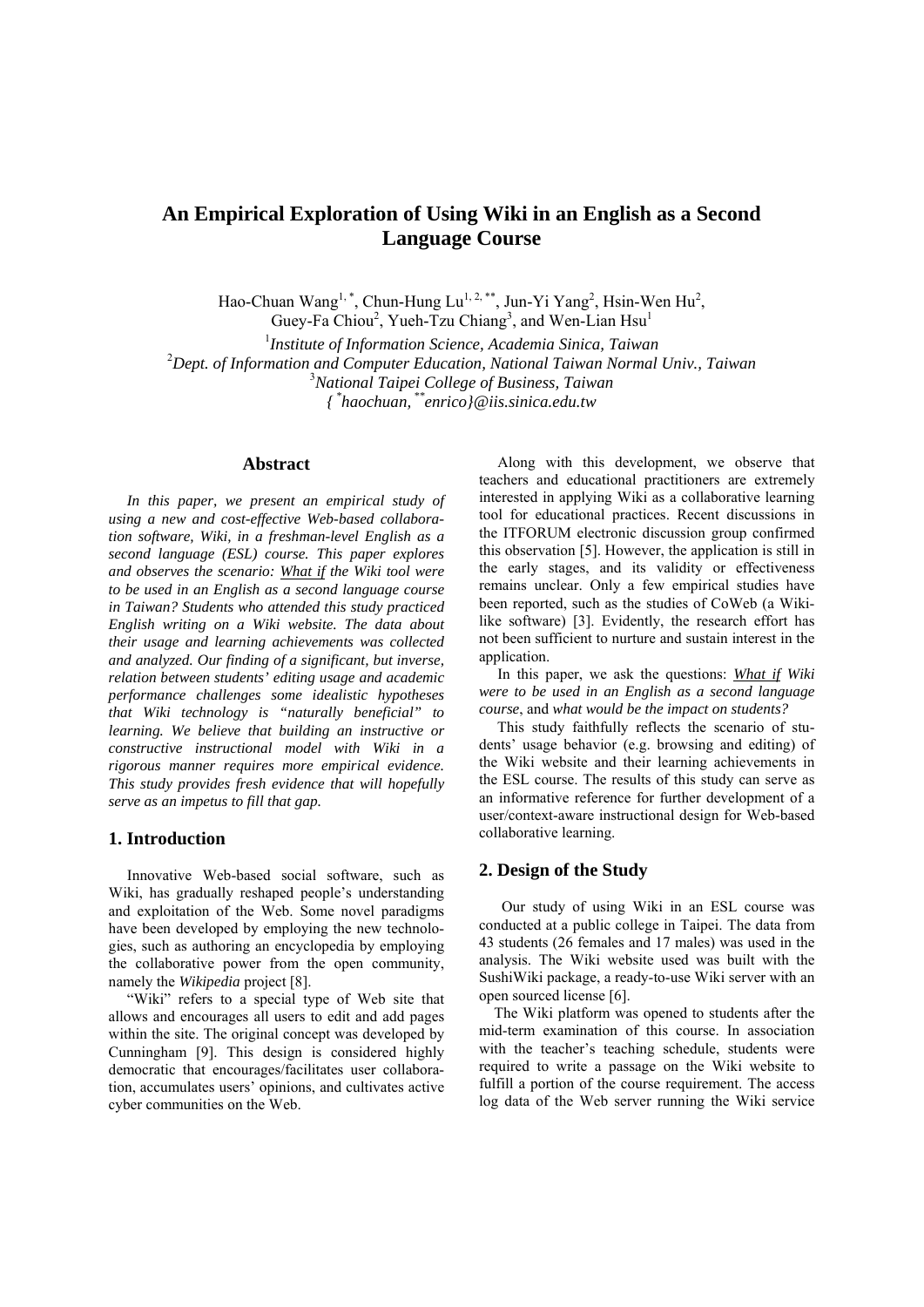

Figure 1. Time series data of the number of browsing sessions. Red dashed line (Dec. 9) represents the deadline for students' writing submissions. Black dashed lines (Dec. 2 & Dec. 16) indicate the dates of lectures in the classroom.

during the period of the study (December 2 to December 16, 2004) was incorporated into our analysis.

#### **2.1. Learning activity**

The major task during this study was an assignment of English essay writing, the title of which was: "If I were Bill Gates…" Students were given a deadline for completion of the assignment. During the two-week study, the teacher also delivered a lecture on English-Chinese translation in the classroom, using the biography of Bill Gates as an example. The teacher and other students are able to directly annotate her/his comments over any paragraphs in the website, based on the feature of "co-editing" that the Wiki paradigm specifically highlights.

## **2.2. Instruments for data collection**

To understand the scenario of participants' usage of this website, we analyzed the Web server's access log. We use an open source Web mining tool, WUM [7], for extracting useful information from the log data. The tool helps us *clean* and *sessionize* the data, and, furthermore, enables us to identify users' behavior on the website.

In this study, we are specifically interested in students' behavior vis-a-vis page modification, namely *editing usage*, which is defined as the frequency that a student's writing on the website was edited, by themselves or others (i.e., other students or the teacher). Note that, since Wiki does not require users to explicitly logon to the system, users can create/edit web pages anonymously. Thus, some techniques and heuristics are needed to identify the ownership of writings. Instead of letting students create and name the anchors linking their pages of writing by themselves, we create and name these anchor nodes for

them. Therefore, when analyzing the data it is feasible to capture the editing usage by tracing specific anchor texts (e.g., student ID) appearing in the log file.

## **3. Analysis Results**

## **3.1. Browsing behavior**

A total of 187 students' browsing sessions were identified by using the WUM miner. Figure 1 depicts the scenario of the students' browsing frequency based on the date. It is clear that the browsing sessions are not evenly distributed over the period of the study. Most users accessed the website before the submission deadline for the homework (Dec. 9), as shown in Figure 1. It is also interesting that there was another access peak (Dec. 15) before a lecture the following day (Dec. 16). It is reasonable to suggest, therefore, that students' browsing behavior was *connected* to particular events on the course. This is consistent with our prior expectation about students' browsing usage.

# **3.2. Page editing behavior and learning achievement**

We now focus on the data related to page editing usage and academic performance in order to probe the relation between users' editing usage and their academic scores. In order to probe the relation between editing usage and exam scores, we categorized the students into two usage levels: high and low. By considering the average frequency of editing usage (M=5.95) and the balance of the number of subjects assigned to each group for reliable statistical testing, students with a usage score greater than 5 were assigned to the *high usage group* (number of subjects=22), while the others were placed in the *low usage group* (number of subjects=21).

Students' final exam scores are considered representative for their overall performance after participating in the Wiki-based learning activity. However, since the design of this study lacks random grouping, the scenario of *possible* pre-existing differences between the two usage groups and gender groups could undermine the validity of the analysis. A two-way analysis of covariance (ANCOVA) was employed to address the issue and detect the effects of *editing usage* and *gender* on students' final exam scores with the mid-term scores as the covariate.

Before conducting ANCOVA, several assumptions of ANCOVA were tested, including the assumptions of normality, homogeneity of variance, and homogeneity